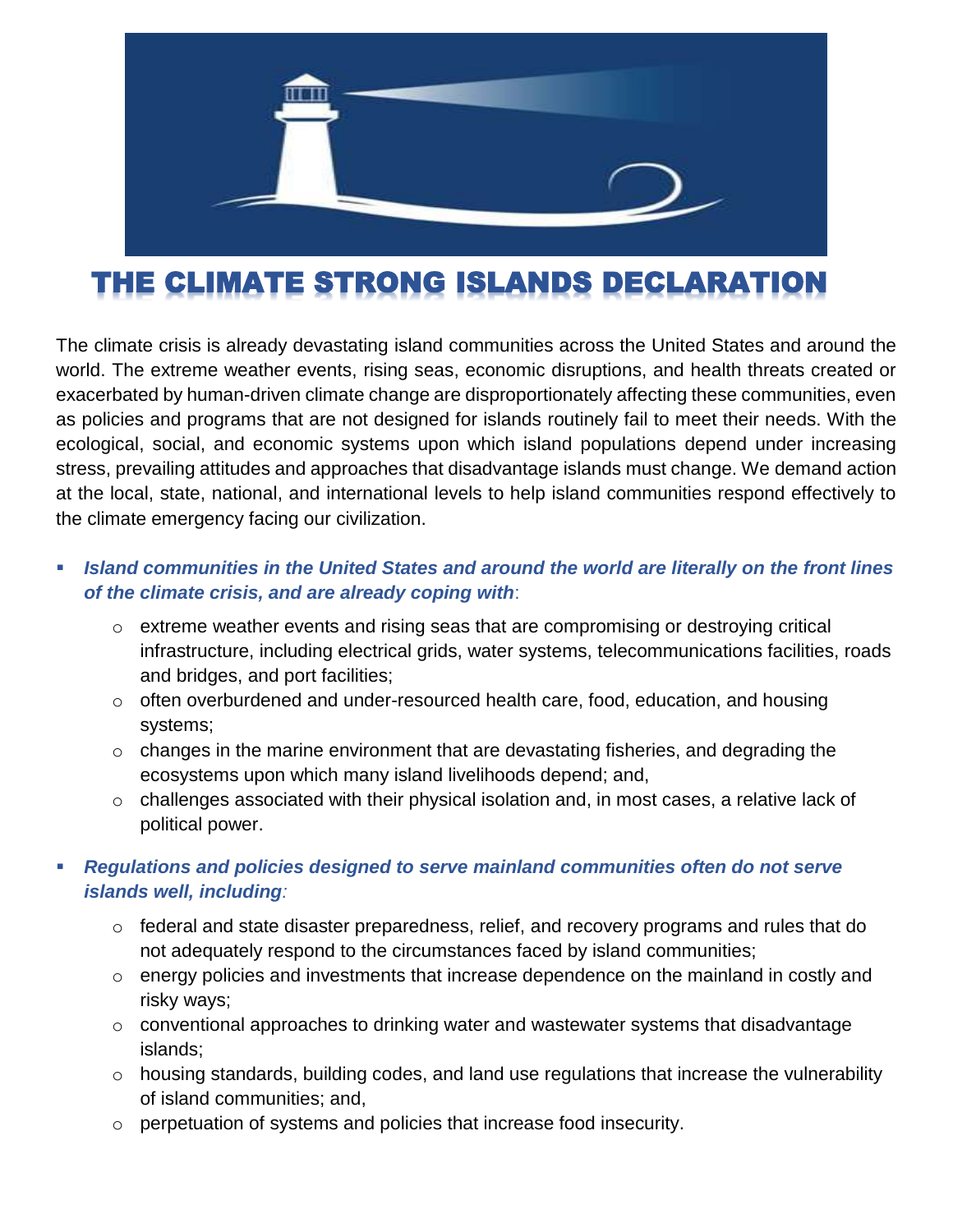- *The most vulnerable island communities in the United States are being routinely overlooked, neglected, or marginalized. Examples include:*
	- $\circ$  post-disaster recovery assistance for Puerto Rico and the U.S. Virgin Islands has been impeded by politics, institutional foot-dragging, and ideological posturing;
	- $\circ$  small or isolated island communities often have very few health care providers and services, and those that exist are chronically underfunded; and,
	- o loss of housing and/or livelihoods contributes to high per capita rates of homelessness and forced relocation as illustrated by the aftermath of Hurricanes Katrina, Maria, and Harvey.
- *With adequate resources, island communities are well-positioned to:*
	- o leverage investments in energy, telecommunications, transportation, and other technologies to participate more effectively in regional and global economies;
	- o share promising local practices focused on sustainability and resilience;
	- $\circ$  pilot innovative solutions to sustainability and climate mitigation and adaptation;
	- o pioneer nature-based solutions that enhance coastal resilience and prevent coastal erosion in the face of sea level rise and intensifying storms and natural disasters;
	- o model effective local implementation of the United Nations Sustainable Development Goals.

#### *We, the signatories, call on government agencies, foundations, corporations, environmental groups, and other organizations to:*

- o *Recognize the potential of islands to develop and perfect transformative approaches to energy, transportation, solid waste, agriculture, ocean, and coastal management*
- o *Support efforts to make island economies more sustainable, self-sufficient, and resilient*
- o *Review existing policies, practices, and priorities to determine if they disadvantage or marginalize island communities*
- o *Collaborate in a respectful and participatory way with island communities to develop new initiatives, programs, and projects that help them respond effectively to the growing climate crisis and other environmental challenges*
- o *Increase the level of funding and technical support available to island communities as they working to transform the critical systems on which they depend*
- o *Ensure that island communities are able to more meaningfully participate in funding and policy-making activities that affect their future*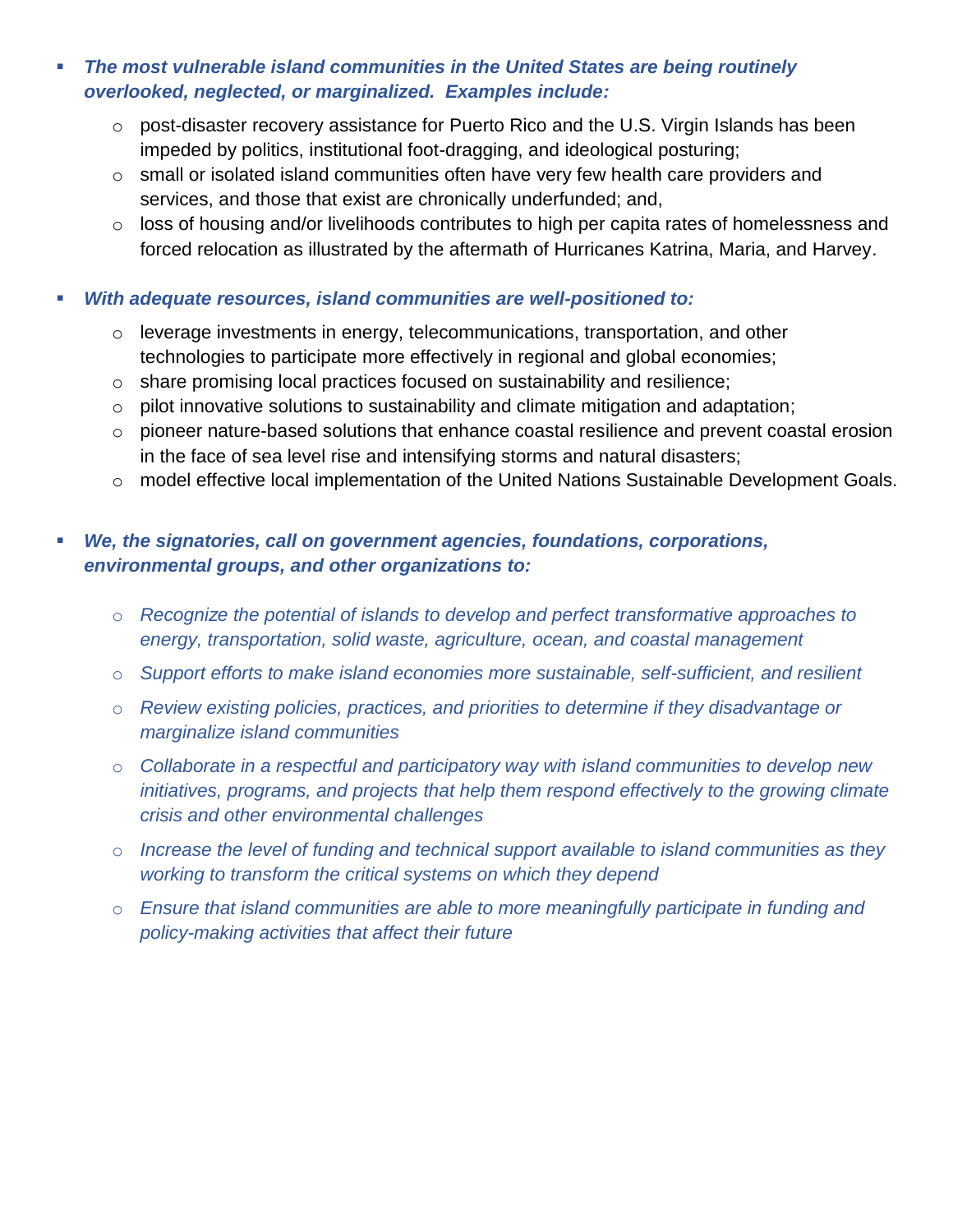

## **Climate Strong Islands Declaration Frequently Asked Questions**

#### **What is the Climate Strong Islands Declaration?**

The Climate Strong Islands Declaration sets forth a set of principles, challenges, and opportunities faced by island communities in the United States, and calls on federal and state government agencies, the private and nonprofit sectors, academia, the philanthropic community, and the general public to help these communities respond to the climate crisis in an effective way.

## **What is the purpose of the Declaration?**

The purpose of the Climate Strong Islands Declaration is to promote greater understanding and awareness of how accelerating climate change is already affecting island communities, and how current policies, programs, and approaches fall short in meeting their needs. The Declaration is also designed to support knowledge sharing and other collaborative activities such as disaster preparedness, workforce development, energy planning, and environmental policymaking among the nation's island jurisdictions. While the Declaration is focused primarily on U.S. islands, it can help to frame participation in regional and global activities involving the world's small island states.

## **Why are you releasing the Declaration now?**

The next few years represent a critical time in the global effort to stabilize the climate system, and island communities can and should play a more prominent role in responding to the climate crisis. Their distinctive characteristics make them well-suited to serve as proving grounds for the kinds of systemic changes needed to put our civilization on a more sustainable, climate-friendly path.

#### **Who can sign onto the Declaration?**

Organizations, businesses, and localities of all types and sizes are welcome to sign onto the Declaration. The list of signatories will be updated regularly, and a signatory can opt to be informed of events and collaborative activities related to the Declaration. Though focused primarily on the circumstances facing U.S. islands, organizations based in, supporting, or advocating on behalf of small island states and territories are welcome to sign.